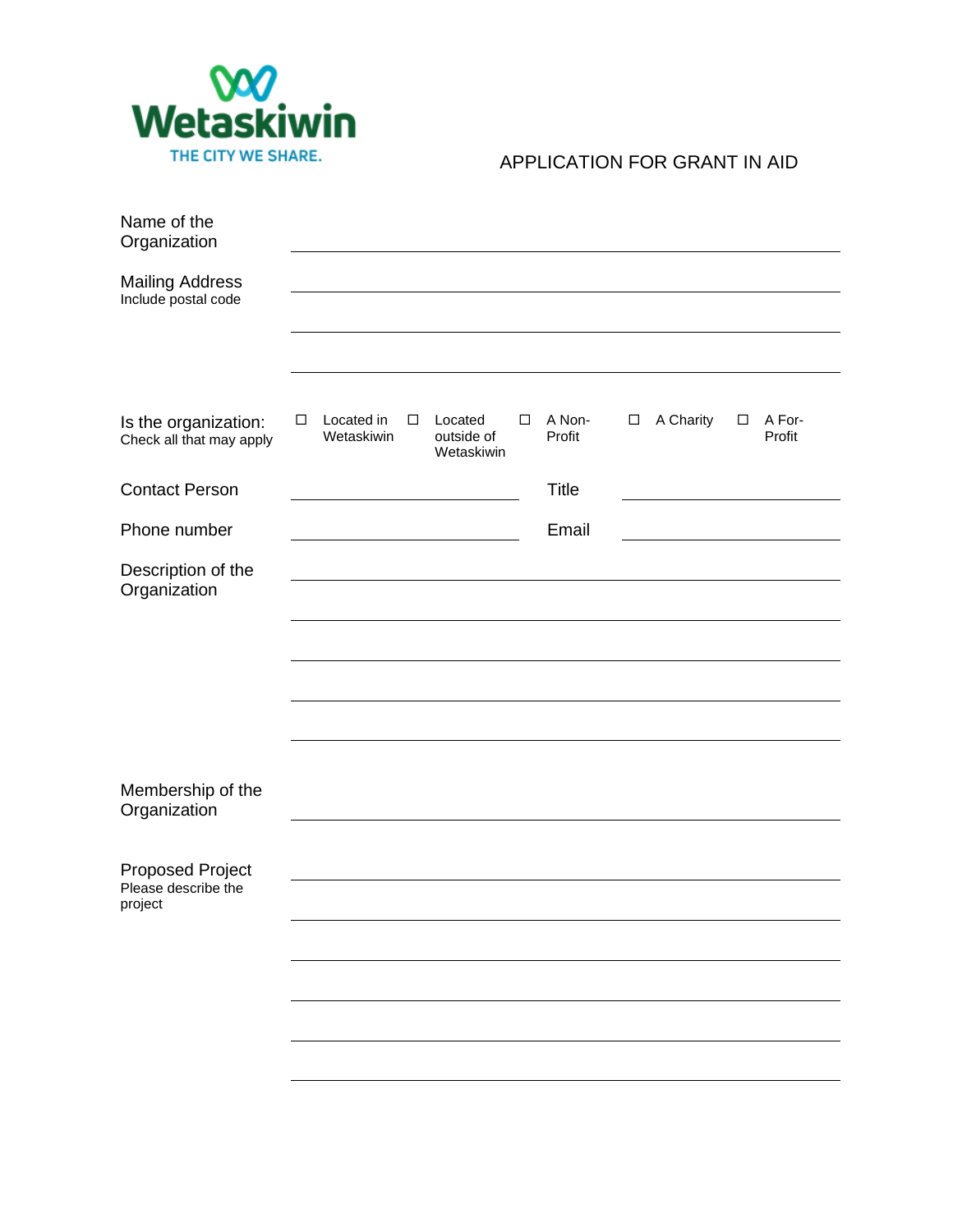APPLICATION FOR GRANT IN AID

|  | שות צוויצו  |  |  |
|--|-------------|--|--|
|  | Page 2 of 4 |  |  |

| Is the Event open to<br>the public?                                          | Yes<br>$\Box$                                                                                                                                                          |               | $\square$ No |                    |  |  |
|------------------------------------------------------------------------------|------------------------------------------------------------------------------------------------------------------------------------------------------------------------|---------------|--------------|--------------------|--|--|
| The project is:                                                              | <b>New</b><br>Π.                                                                                                                                                       | $\Box$ Annual |              | On-Going<br>$\Box$ |  |  |
| How will the Project<br>impact the<br>community?                             |                                                                                                                                                                        |               |              |                    |  |  |
|                                                                              |                                                                                                                                                                        |               |              |                    |  |  |
|                                                                              |                                                                                                                                                                        |               |              |                    |  |  |
|                                                                              |                                                                                                                                                                        |               |              |                    |  |  |
|                                                                              |                                                                                                                                                                        |               |              |                    |  |  |
|                                                                              |                                                                                                                                                                        |               |              |                    |  |  |
| Into which area does                                                         | Arts and Culture:                                                                                                                                                      |               |              |                    |  |  |
| the project fit and<br>how:                                                  | Heritage:                                                                                                                                                              |               |              |                    |  |  |
|                                                                              | Recreation:                                                                                                                                                            |               |              |                    |  |  |
|                                                                              | Environment:                                                                                                                                                           |               |              |                    |  |  |
|                                                                              | <b>Community Pride:</b>                                                                                                                                                |               |              |                    |  |  |
| Benefit to the<br>Community                                                  |                                                                                                                                                                        |               |              |                    |  |  |
| Link to Strategic Plan<br>Pillars (If any)                                   | <b>Building the Community</b><br>$\Box$<br><b>Building the Economy</b><br>□<br><b>Building Infrastructure</b><br>$\Box$<br><b>Building Strong Government</b><br>$\Box$ |               |              |                    |  |  |
| Describe how the Project fits into any of the Pillars of the Strategic Plan: |                                                                                                                                                                        |               |              |                    |  |  |

Your personal information is collected under the authority of Section 33(c) of the Freedom of Information and Protection of Privacy (FOIP) Act. Personal information that you provide will be used to contact you regarding the status of your application. For any questions or concerns about the collection of personal information please contact the City of Wetaskiwin FOIP Coordinator at 780-361-4420.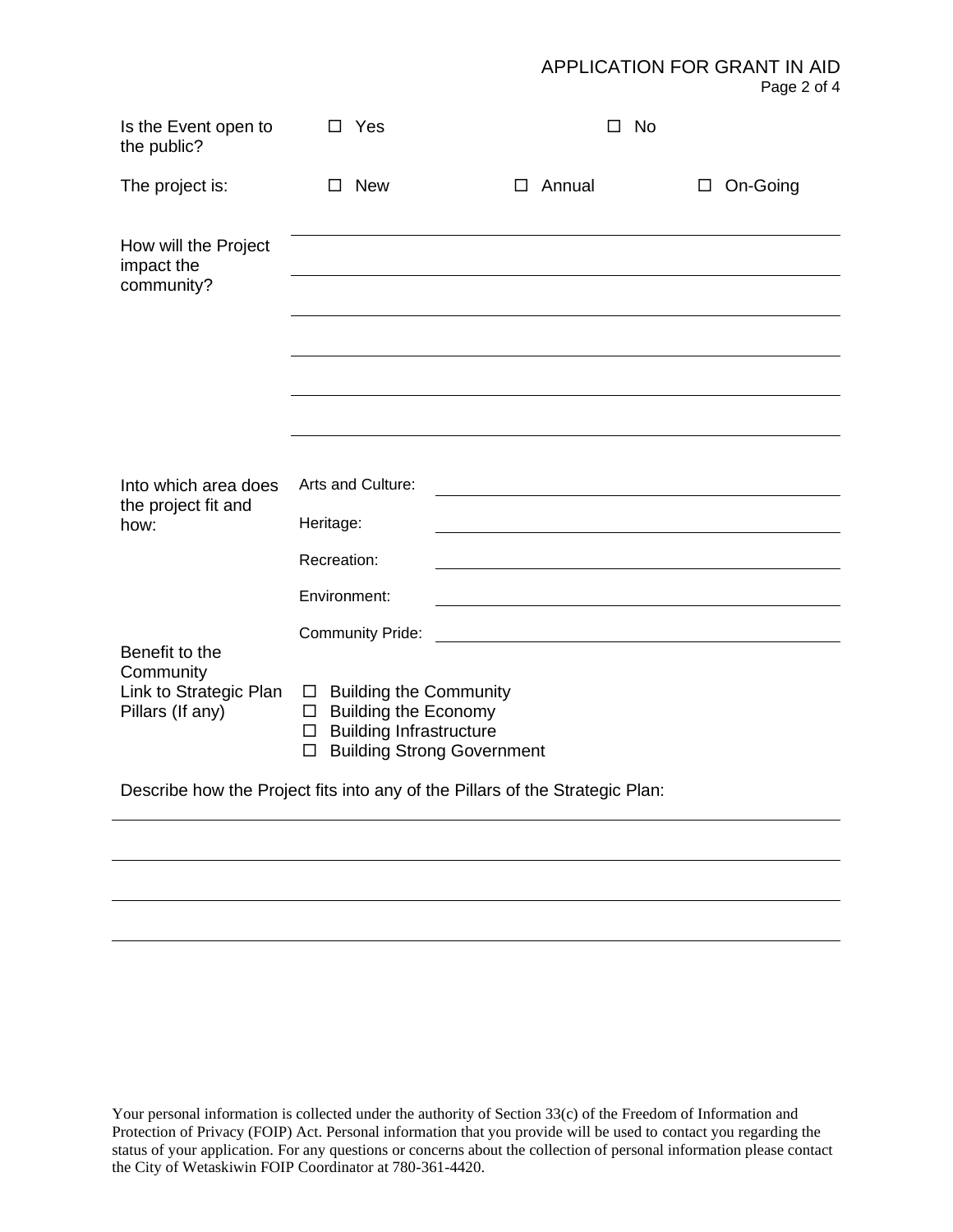## APPLICATION FOR GRANT IN AID Page 3 of 4

| <b>Planning and Management</b><br>Timeline                                      |                                                     |                               |
|---------------------------------------------------------------------------------|-----------------------------------------------------|-------------------------------|
| Provide Dates of key<br>deliverables and expected<br>end date of the Project or |                                                     |                               |
| Event                                                                           |                                                     |                               |
|                                                                                 |                                                     |                               |
|                                                                                 |                                                     |                               |
|                                                                                 |                                                     |                               |
| Project Lead:<br>Describe the Duties                                            |                                                     |                               |
|                                                                                 |                                                     |                               |
| <b>Requested Aid</b>                                                            | <b>Grant Aid</b><br>□                               |                               |
|                                                                                 | In-Kind Aid<br>□                                    |                               |
| Other sources of                                                                |                                                     |                               |
| funding                                                                         |                                                     |                               |
|                                                                                 |                                                     |                               |
|                                                                                 |                                                     |                               |
| Has the organization<br>received funding the<br>City in the past?               | Yes<br>П                                            | $\square$ No                  |
| Please attach:                                                                  | <b>Most Recent financial</b><br>$\Box$<br>statement | Proof of Event insurance<br>П |